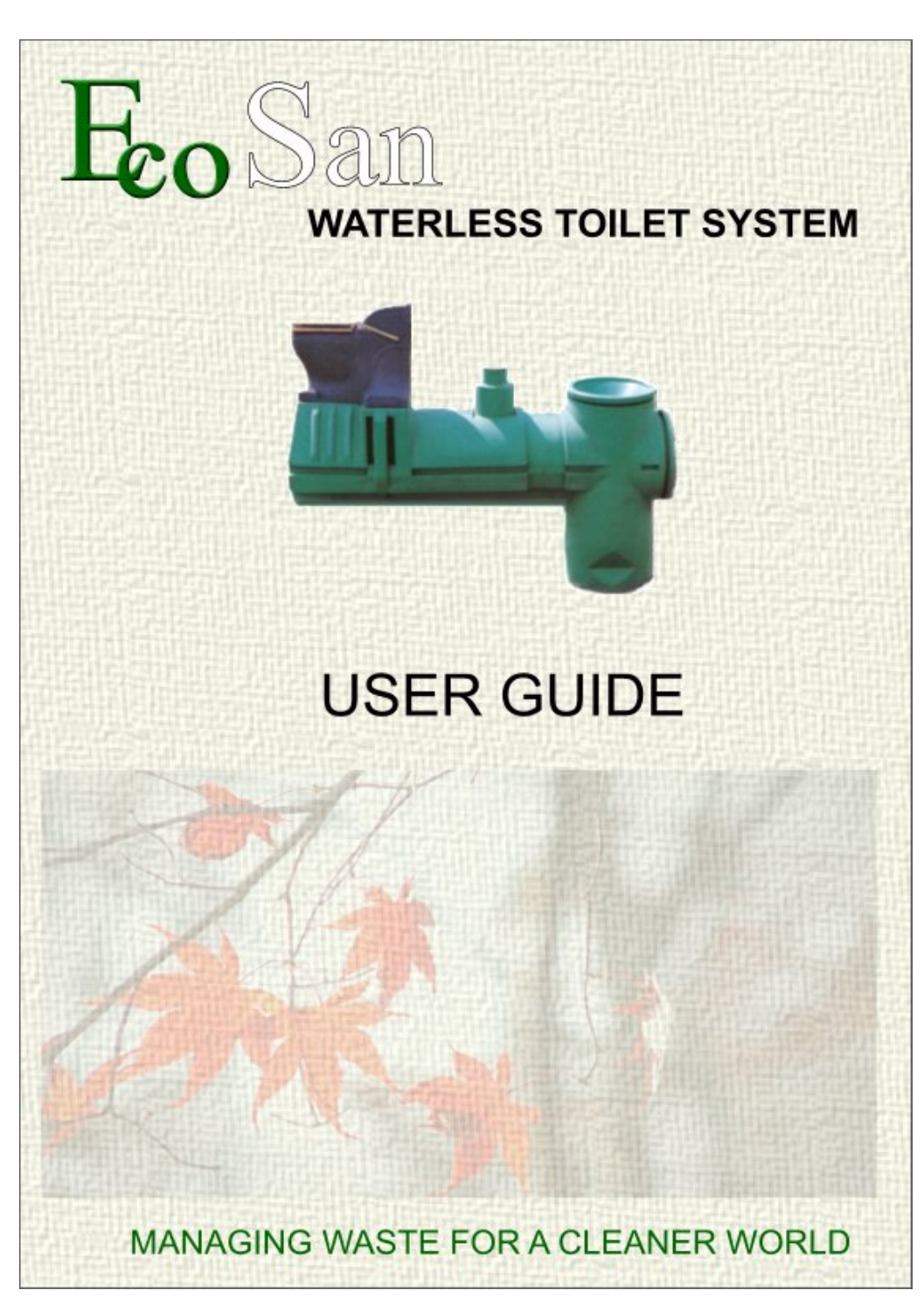#### **Welcome**

Congratulations on your purchase of the ECOSAN toilet. We hope you will enjoy using it for many troublefree years. This is a waterless toilet which means that it requires no water to operate. All the waste is dried out over a period of 5 to 8 weeks and then dropped into a collection bag on the outside of your home. ( See Emptying the waste bag )

## **Unpacking**

Unpack the toilet if necessary. If it is damaged in any way, do not continue. Contact your supplier immediately. Please dispose of any packing material in a reponsible manner and keep dangerous plastic materials away from children.

#### **Assembly**

No assembly is required but If you need to assemble the toilet please refer to the assembly and installation instruction pages.

#### **Installation**

Please see separate assembly and installation instruction booklet.

#### **Use of your toilet**

You use your toilet like any other toilet. Please remember to:

#### **ALWAYS CLOSE THE TOILET LID AFTER USE**

#### **INSTALL THE URINAL FOR MALE STAND-UP URINATING**

#### **WARNING**

Do not throw any items or large objects into the toilet bowl. If an object is accidentally dropped into the bowl and it is visible you should try and retrieve it. If it falls through the hole at the bottom of the chute it will not cause the toilet to malfunction. The item will end up in the waste bag after a few days.

Apart from normal cleaning, please do not pour any other water or liquids into the bowl.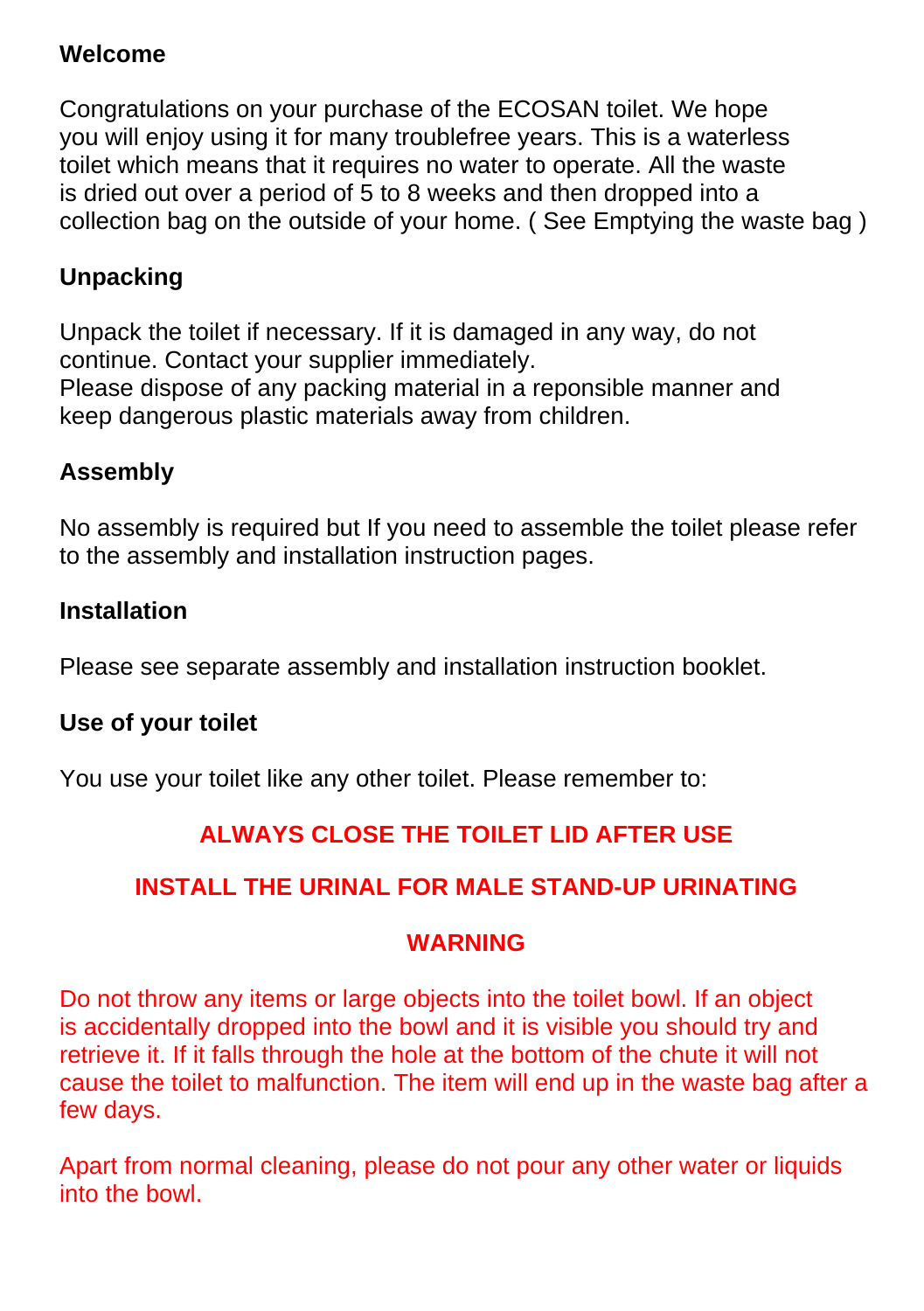#### **MAINTENANCE**

#### **Cleaning the toilet**

## *Outside*

Clean the toilet using a sponge or damp cloth dipped in sanitiser or disinfectant solution or hot soapy water. Dry toilet with soft cloth. Do not use abrasive powder or any other chemicals.

#### *Inside*

As with any other toilet your ECOSAN toilet will require regular cleaning. This is done by dipping a soft toilet brush into a little bit of water ( approx 1 cup ) containing disinfectant or liquid soap. Gently clean the inside of the toilet bowl with the brush. Do not pour any remaining water down the bowl.

#### **Emptying the waste bag**

Depending on use, the waste bag will only have to be emptied from time to time. The capacity of the collection bag is 10 - 12 Kg of dry waste and should under normal use only have to be emptied every 2 to 3 months. Perform regular inspections to determine when to empty the bag.

1) Open the lid of the inspection hole on the outside of your home using a screwdriver.

2) Using the handles, lift the bag out carefully, empty the bag and replace it. 3) Replace the lid and ensure that it fits properly and all the screws are in place.

IMPORTANT - Make sure that once the bag is in position that the bag tucks in under the end of the screw conveyor to prevent the waste from falling outside the bag.

Please make sure to point out the following label that is attached to the toilet to all users.